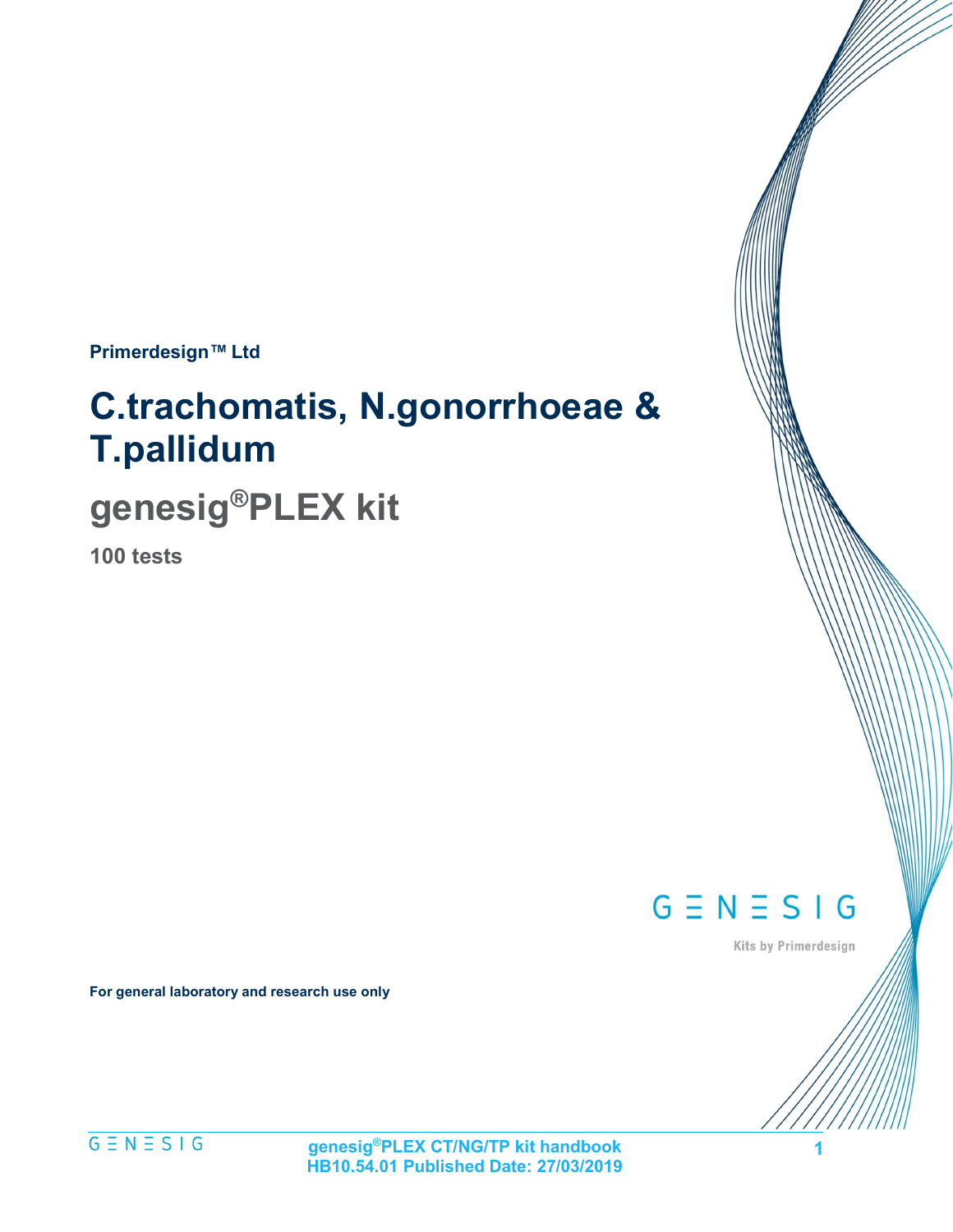# Introduction

#### C.trachomatis

Chlamydia trachomatis is an obligate, coccoid or rod-shaped bacterium that is an intracellular pathogen of humans. It is classed as a Gram-negative bacterium although it lacks a peptidoglycan cell wall. Its genome is circular double-stranded DNA, around 1,042K nucleotides in length with an extrachromosomal plasmid of about 7.5Kbp of which there are 7 -10 copies per bacterial particle. C.trachomatis causes Chlamydia, the most common sexually transmitted disease in the world and Trachoma, a common cause of preventable blindness among children in developing nations. C.trachomatis cannot survive outside of the eukaryotic cell and is transmitted through infected bodily secretions containing the elementary body form of the bacterium. Chlamydia infections are often asymptomatic but in some cases after an incubation time of one to three weeks, symptoms in males can be seen. These include pain during urination, discharge from the penis and pain, infection or inflammation of the testicles or testicular ducts. Delay or lack of treatment can result in pelvic inflammatory disease (PID) in women and infertility in both sexes.

#### N.gonorrhoeae

Neisseria gonorrhoeae is a Gram-negative coccus of the Neisseria genus. This bacterium has a spherical shape with diameter of 0.6-1μm and is usually seen in pairs infecting human cells. N.gonorrhoeae is transmitted by sexual contact and usually causes infection in cells of the mucous membrane of the male urethra or the endocervix and urethra in females. There is no vaccine against N. gonorrhoeae infection and antibiotic resistance is beginning to increase. Therefore, treatment is by a course of antibiotics that will be effective against non-resistant strains and treat possible co-infection with Chlamydia.

After a 2-3day incubation period in males, a purulent discharge from the urethra is noticeable as well as the development of dysuria. These symptoms can be seen in around 95% of cases of male infection. Women infected with the bacterium are less likely to be symptomatic, although when symptoms do develop these can be nonspecific and can be confused with other infections.

#### T.pallidum

Treponema pallidum is a Gram-negative bacterium of the Spirochaetes phylum. The bacteria are approximately 6-20μm in length with a helical shape. An endoflagella found in the periplasmic space between the outer and inner membrane enable corkscrew motility. The bacterial genome is one double stranded DNA circular chromosome of around 1Mbp in length that codes for over 1000 proteins. This bacterium is the parasite responsible for causing Syphilis and is also thought to increase the likelihood of transmission of HIV.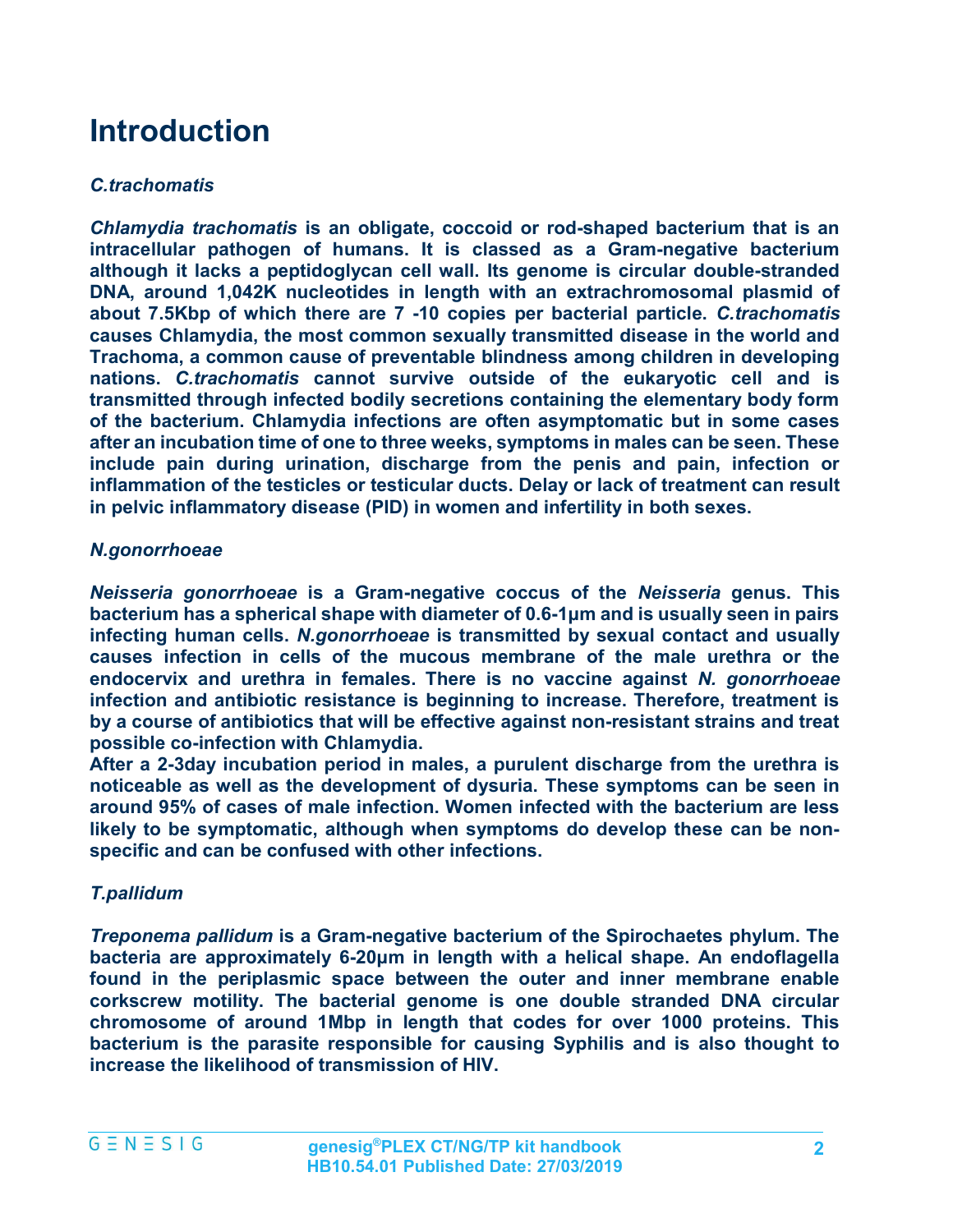T. pallidum acquires all of its energy through glycolysis but relies on a host for nutrients and therefore cannot survive in the absence of the host cells. The initial site of infection is the epithelial cells of the genitals, although the bacterium can spread throughout the body to any tissue or organ. The infection is a sexually transmitted disease and is spread by contact with skin lesions or exposed mucus membranes. However, congenital syphilis is transmitted from mother to fetus.

Previous infections with T. pallidum offer no immunity, but the infection can be treated with antibiotics such as penicillin which it has not shown resistance to.

T. pallidum infection progresses through 4 stages if untreated: primary, secondary, latent and tertiary. Primary infection presents in a chancre lesion at the site where the bacteria penetrates the epithelial cell. These indurated ulcers are clean and painless and can last up to 5 weeks. If left untreated the second stage of the infection follows with a rash appearing approximately 6 weeks after the initial infection, accompanied by skin lesions. People infected may also experience tiredness, fever, headaches, sore throat, loss of appetite and swollen glands which can last up to 6 weeks. Several months later symptoms disappear although the bacterium is still present, this is the latent phase where transmission rates decrease significantly. If the infection is not treated, the tertiary phase may begin up to several years later. At this stage, syphilis can affect the bones, the cardiovascular system and the central nervous system causing disease.

# **Specificity**

The genesigPLEX kit is designed for the in vitro detection of C.trachomatis, N.gonorrhoeae and T.pallidum.

The kit is designed to have a broad detection profile. Specifically, the primers represent 100% homology with over 95% of the NCBI database reference sequences available at the time of design.

The dynamics of genetic variation means that new sequence information may become available after the initial design. Primerdesign periodically reviews the detection profiles of our kits and when required releases new versions.

If you require further information or have a specific question about the detection profile of this kit, then please send an email to enquiry@primerdesign.co.uk and our bioinformatics team will answer your question.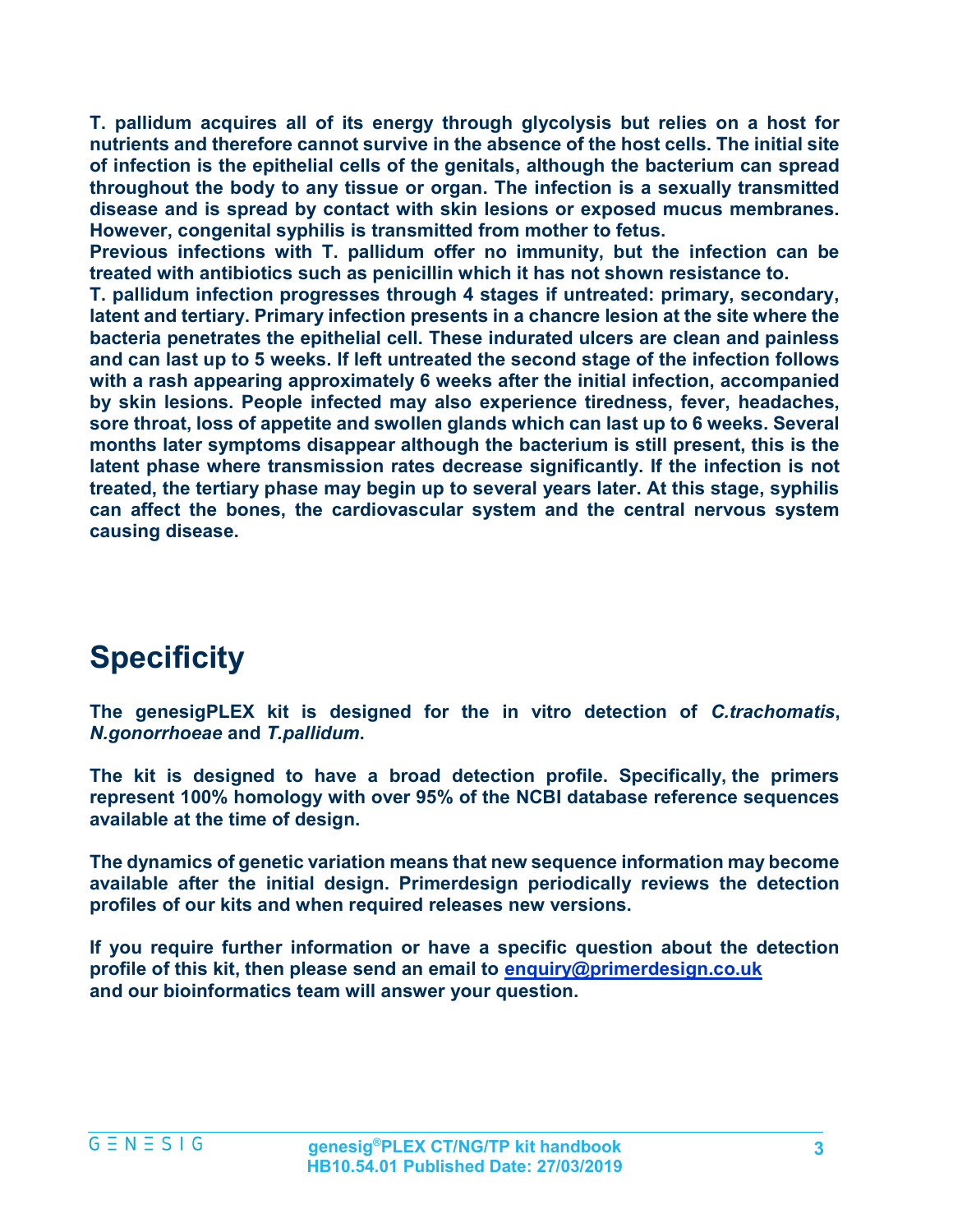## Kit contents

• Multiplex primer/probe mix (100 reactions BROWN) FAM, VIC, ROX and Cy5 labelled (see table below)

| <b>Target</b>             | <b>Fluorophore</b> |
|---------------------------|--------------------|
| <b>C.trachomatis (CT)</b> | <b>FAM</b>         |
| N.gonorrhoeae (NG)        | <b>VIC</b>         |
| T.pallidum (TP)           | <b>ROX</b>         |
| <b>Endogenous control</b> | Cv5                |

- Multiplex positive control template (RED)
- Lyophilised oasig™PLEX Master Mix (BLUE)
- oasig™ resuspension buffer (BLUE)
- Template preparation buffer (YELLOW) for resuspension of positive control template
- RNase/DNase free water (WHITE) for resuspension of primer/probe mix

### Reagents and equipment to be supplied by the user

Real-time PCR Instrument

#### DNA extraction kit

This kit is recommended for use with genesig EASY DNA/RNA Extraction kit. However, it is designed to work well with all processes that yield high quality DNA with minimal PCR inhibitors.

Pipettors and tips

Vortex and centrifuge

Thin walled 1.5ml tubes

qPCR plates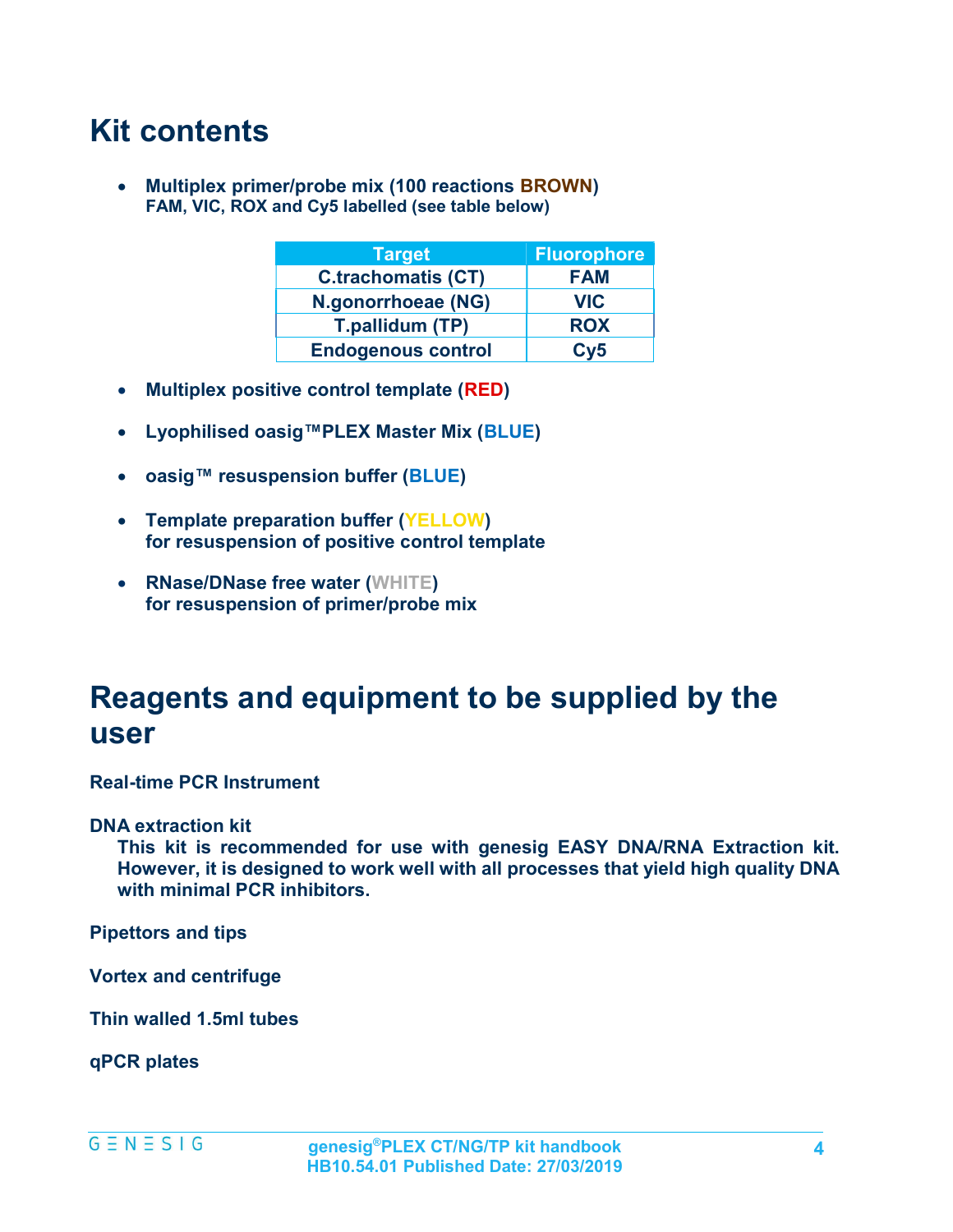### Kit storage and stability

This kit is stable at room temperature but should be stored at -20ºC on arrival. Once the lyophilised components have been resuspended they should not be exposed to temperatures above -20ºC for longer than 30 minutes at a time and unnecessary repeated freeze/thawing should be avoided. The kit is stable for six months from the date of resuspension under these circumstances. Primerdesign does not recommend using the kit after the expiry date stated on the pack.

### Suitable sample material

All kinds of sample material suited for PCR amplification can be used. Please ensure the samples are suitable in terms of purity, concentration, and RNA/DNA integrity. Always run at least one negative control with the samples. To prepare a negative control, replace the template DNA sample with RNase/DNase free water.

### Dynamic range of test

Under optimal PCR conditions genesig kits have very high priming efficiencies of  $>$ 90% and can detect between 1X10 $^8$  and 1X10 $^2$  copies of target template.

### Notices and disclaimers

This product is developed, designed and sold for research purposes only. It is not intended for human diagnostic or drug purposes or to be administered to humans unless clearly expressed for that purpose by the Food and Drug Administration in the USA or the appropriate regulatory authorities in the country of use. During the warranty period Primerdesign genesig detection kits allow precise and reproducible data recovery combined with excellent sensitivity. For data obtained by violation to the general GLP guidelines and the manufacturer's recommendations the right to claim under guarantee is expired. PCR is a proprietary technology covered by several US and foreign patents. These patents are owned by Roche Molecular Systems Inc. and have been sub-licensed by PE Corporation in certain fields. Depending on your specific application you may need a license from Roche or PE to practice PCR. Additional information on purchasing licenses to practice the PCR process may be obtained by contacting the Director of Licensing at Roche Molecular Systems, 1145 Atlantic Avenue, Alameda, CA 94501 or Applied Biosystems business group of the Applera Corporation, 850 Lincoln Centre Drive, Foster City, CA 94404. In addition, the 5' nuclease assay and other homogeneous amplification methods used in connection with the PCR process may be covered by U.S. Patents 5,210,015 and 5,487,972, owned by Roche Molecular Systems, Inc, and by U.S. Patent 5,538,848, owned by The Perkin-Elmer Corporation.

### **Trademarks**

Primerdesign™ is a trademark of Primerdesign Ltd.

genesig® is a registered trademark of Primerdesign Ltd.

oasig™ is a trademark of Primerdesign Ltd.

The PCR process is covered by US Patents 4,683,195, and 4,683,202 and foreign equivalents owned by Hoffmann-La Roche AG. Bl, ABI PRISM® GeneAmp® and MicroAmp® are registered trademarks of the Applera Genomics (Applied Biosystems Corporation). BIOMEK® is a registered trademark of Beckman Instruments, Inc.; iCycler™ is a registered trademark of Bio-Rad Laboratories, Rotor-Gene is a trademark of Corbett Research. LightCycler™ is a registered trademark of the Idaho Technology Inc. GeneAmp®, TaqMan® and AmpliTaqGold® are registered trademarks of Roche Molecular Systems, Inc., The purchase of the Primerdesign™ reagents cannot be construed as an authorization or implicit license to practice PCR under any patents held by Hoffmann-LaRoche Inc.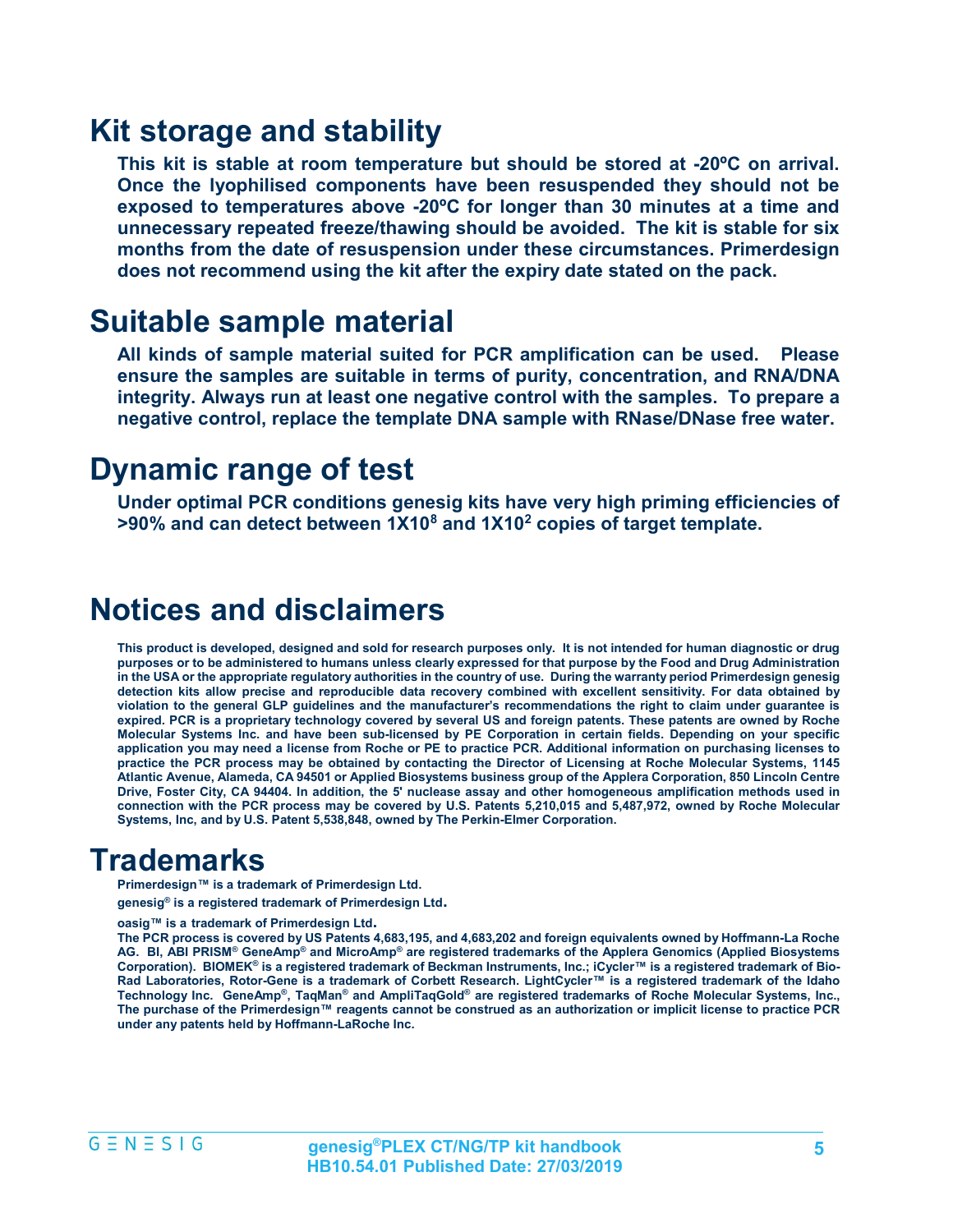### Principles of the test

#### Real-time PCR

Individual primer and probes designed for each target have been combined into a single reaction and these can be detected through the different fluorescent channels as described in the kit contents.

The primer and probe mix provided exploits the so-called TaqMan® principle. During PCR amplification, forward and reverse primers hybridise to the target cDNA. Fluorogenic probes are included in the same reaction mixture which consists of a DNA probe labelled with a 5`-dye and a 3`-quencher. During PCR amplification, the probe is cleaved, and the reporter dye and quencher are separated. The resulting increase in fluorescence can be detected on a range of qPCR platforms.

#### Positive control

For a positive control, the kit contains a single positive control that contains templates for the three targets in the test. The kit positive control will give a C.trachomatis signal through the FAM channel, an N.gonorrhoeae signal through the VIC channel and a T.pallidum signal through the ROX channel. Each time the kit is used, at least one positive control reaction must be included in the run. A positive result indicates that the primers and probes for detecting each virus are working properly in that particular run. If a negative result is obtained the test results are invalid and must be repeated. Care should be taken to ensure that the positive control does not contaminate any other kit component which would lead to false positive results. This can be achieved by handling these components in a post PCR environment. Care should also be taken to avoid cross-contamination of other samples when adding the positive control to the run. This can be avoided by sealing all other samples and negative controls before pipetting the positive control into the positive control well.

#### Negative control

To confirm the absence of contamination, a negative control reaction should be included every time the kit is used. For this reaction, the RNase/DNase free water should be used instead of template. A negative result indicates that the reagents have not become contaminated while setting up the run.

#### Endogenous control

To confirm extraction of a valid biological template, the single primer/probe mix supplied contains primers and probe designed to detect an endogenous gene. Detection of the endogenous control is through the Cy5 channel. A poor endogenous control signal may indicate that the sample did not contain sufficient biological material.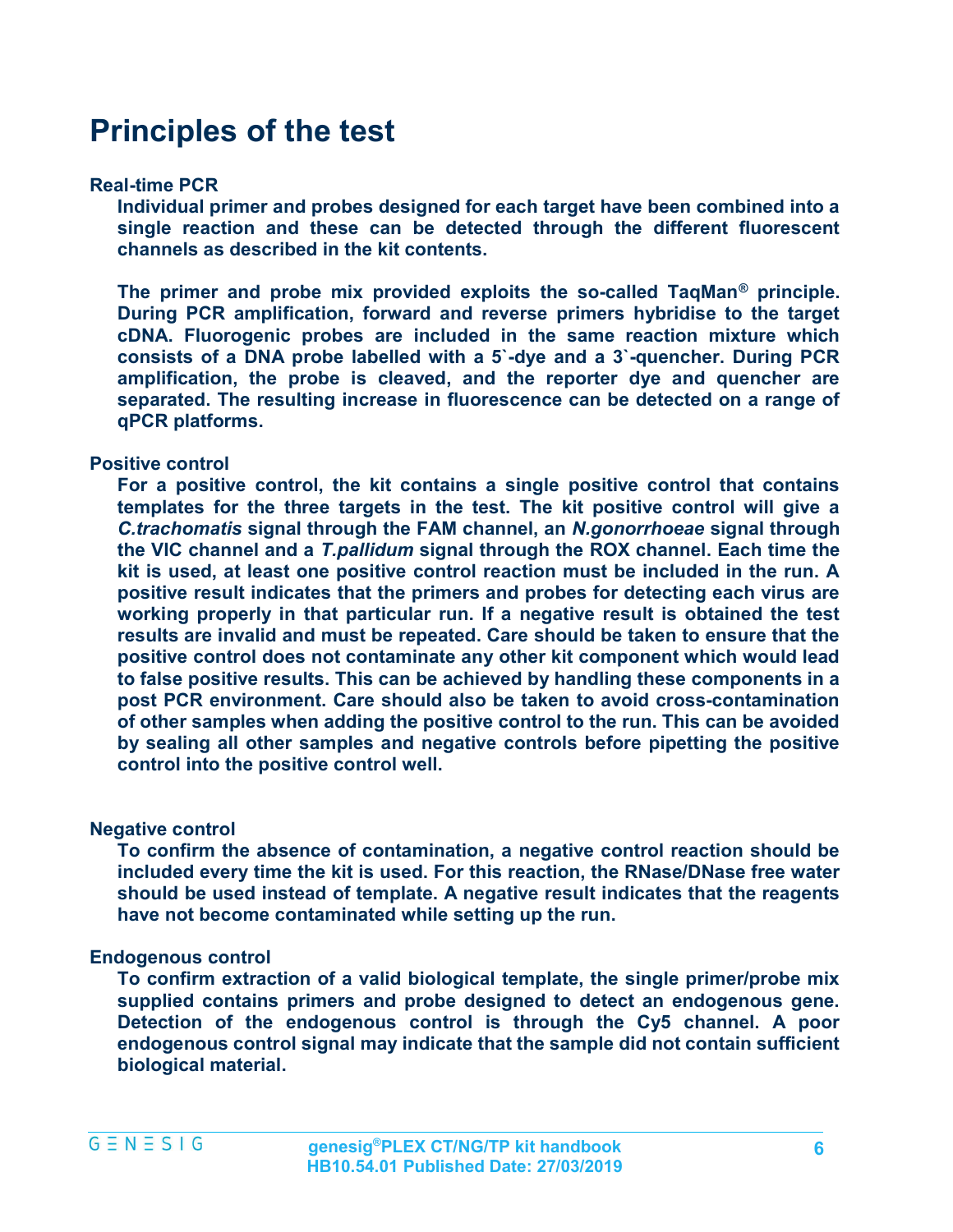### Resuspension protocol

To minimise the risk of contamination with foreign DNA, we recommend that all pipetting be performed in a PCR clean environment. Ideally this would be a designated PCR lab or PCR cabinet. Filter tips are recommended for all pipetting steps.

- 1. Pulse-spin each tube in a centrifuge before opening. This will ensure lyophilised primer and probe mix is in the base of the tube and is not spilt upon opening the tube.
- 2. Resuspend the primer/probe mix in the RNase/DNase free water supplied, according to the table below:

To ensure complete resuspension, vortex the tube thoroughly.

| Component – resuspend in water            | <b>Volume</b>    |
|-------------------------------------------|------------------|
| <b>Pre-PCR pack</b>                       |                  |
| <b>Multiplex primer/probe mix (BROWN)</b> | 110 <sub>µ</sub> |

3. Resuspend the positive control template in the template preparation buffer supplied, according to the table below:

To ensure complete resuspension, vortex the tube thoroughly.

| Component – resuspend in template preparation buffer                                                                                                                                                        | <b>Volume</b> |
|-------------------------------------------------------------------------------------------------------------------------------------------------------------------------------------------------------------|---------------|
| <b>Post-PCR heat-sealed foil</b>                                                                                                                                                                            |               |
| Positive control template (RED)*                                                                                                                                                                            | $500$ µl      |
| * This component contains high copy number template and is a VERY significant<br>contamination risk. It must be opened and handled in a separate laboratory<br>environment, away from the other components. |               |

4. Resuspend the lyophilised oasigPLEX Master Mix in oasig resuspension buffer, according to the table below:

| Component – resuspend in oasig resuspension buffer | ا Volume |
|----------------------------------------------------|----------|
| Lyophilised oasigPLEX Master Mix (BLUE)            | 525µI    |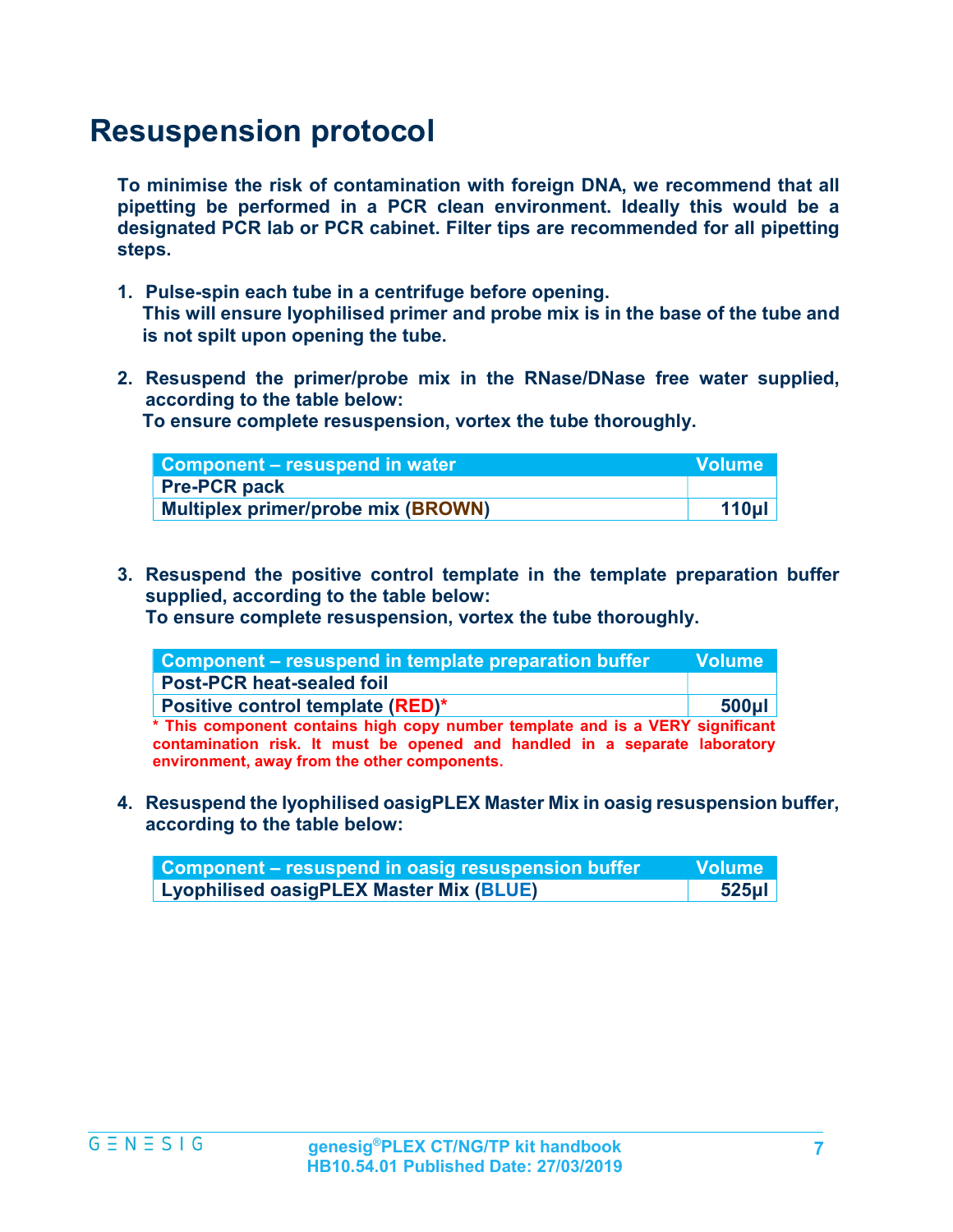## DNA extraction

1. Complete the DNA extraction according to the manufacturer's recommended protocols.

## qPCR detection protocol

1. For each DNA sample prepare a reaction mix according to the table below: Include sufficient reactions for positive and negative controls.

| <b>Component</b>                          | <b>Volume</b> |
|-------------------------------------------|---------------|
| oasigPLEX Master Mix (BLUE)               | 10µ           |
| <b>Multiplex primer/probe mix (BROWN)</b> | $1 \mu$       |
| <b>RNase/DNase free water (WHITE)</b>     | $4 \mu$       |
| <b>Final volume</b>                       | 15µ           |

- 2. Pipette 15µl of these mixes into each well according to your qPCR experimental plate set up.
- 3. Pipette 5µl of DNA sample into each well according to your experimental plate set up.

For negative control wells use 5µl of RNase/DNase free water. The final volume in each well is 20µl.

4. Pipette 5µl of positive control template into each well according to your plate set up.

The positive control contains template for *C.trachomatis*, *N.gonorrhoeae* and T.pallidum. The final volume in each well is 20µl.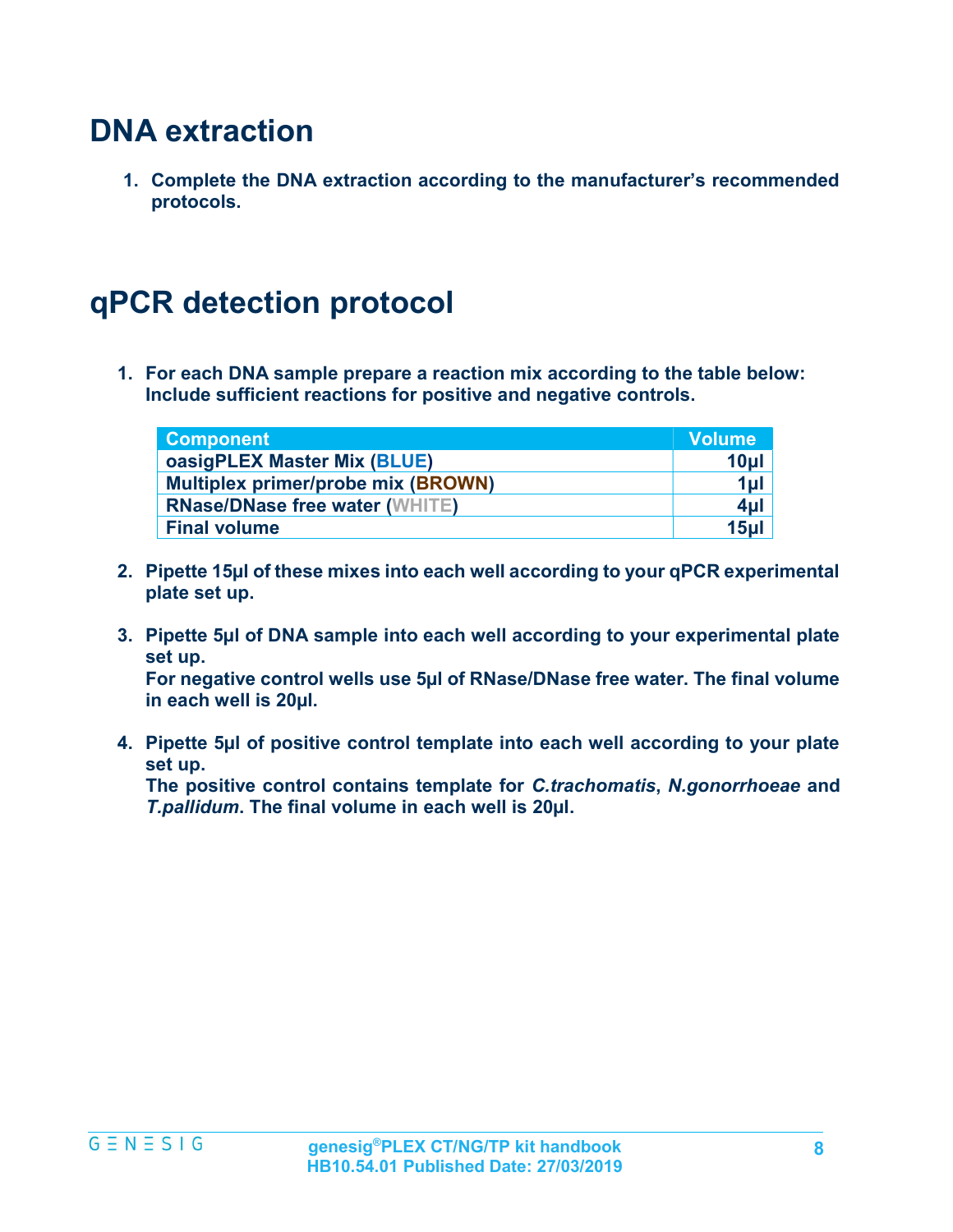# qPCR amplification protocol

#### Amplification conditions using oasigPLEX Master Mix

|              | <b>Step</b>              | Time    | <b>Temp</b>    |
|--------------|--------------------------|---------|----------------|
|              | <b>Enzyme activation</b> | 2 mins  | $95^{\circ}$ C |
| Cycling x 50 | <b>Denaturation</b>      | 10 secs | $95^{\circ}$ C |
|              | <b>DATA COLLECTION*</b>  | 60 secs | $60^{\circ}$ C |

\* Fluorogenic data should be collected during this step through the FAM, VIC, ROX and Cy5 channels.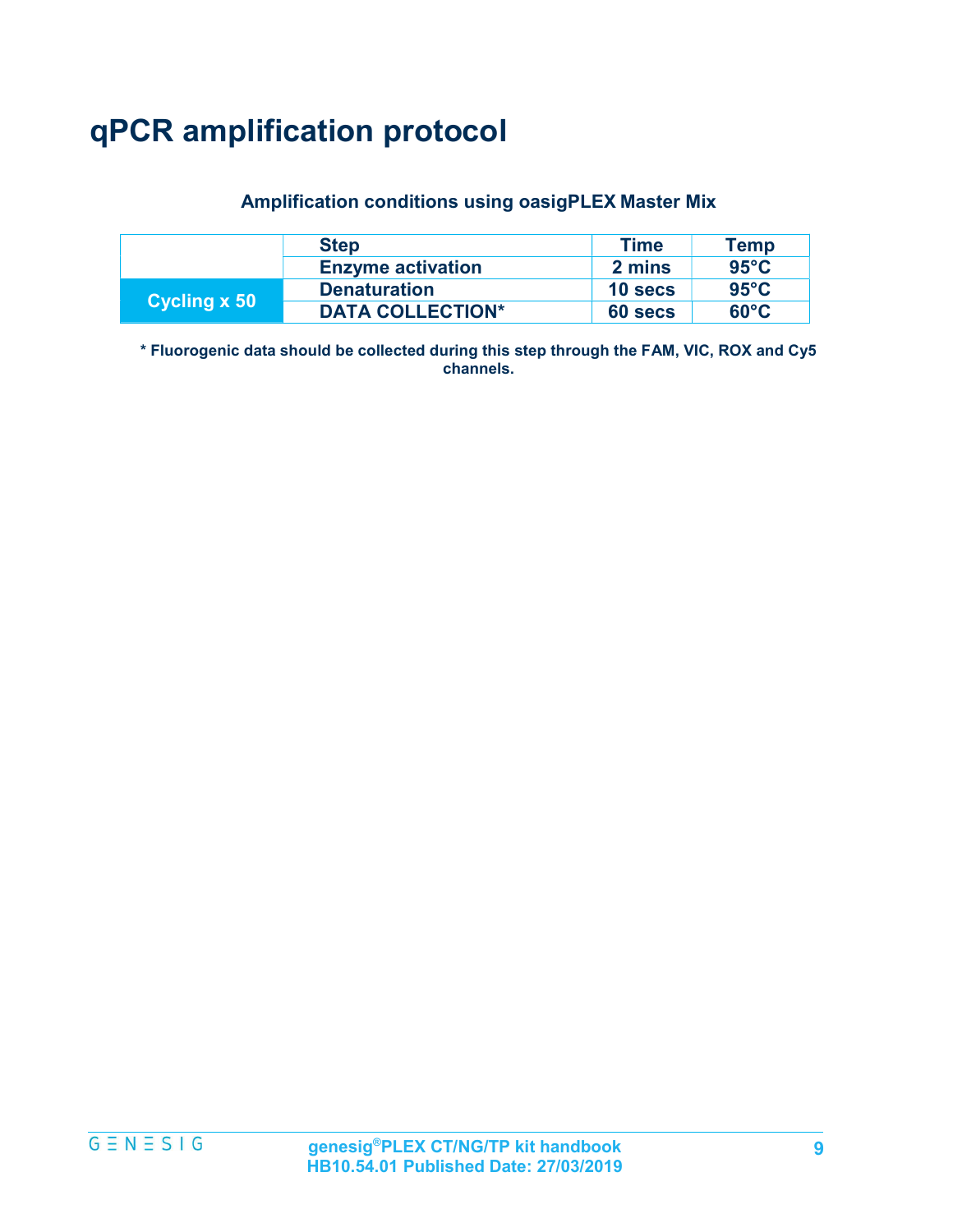### Interpretation of results

#### Positive control

The positive control well should give an amplification plot through the FAM channel (CT), the VIC channel (NG) and the ROX channel (TP). There is no endogenous control template within the positive control so the Cy5 channel should give no signal (flat amplification plot). The positive control signals indicate that the kit is working correctly to detect each virus.

#### No template control (NTC)

The NTC should give a flat line (flat amplification plots) through all channels. Signals in the NTC indicate cross contamination during plate set up.

#### Endogenous control

The signal obtained from the endogenous control reaction will vary according to the amount of biological material present in each sample. An early signal indicates the presence of a good yield of biological material. A late signal suggests that little biological material is present in the sample.

#### Sample data

Presence of the viruses are detected in the channels indicated in the kit contents section. Positive signals indicate positive tests for those viruses. It may be possible for samples to contain multiple viruses, therefore positive results the FAM, VIC and ROX channels may be present.